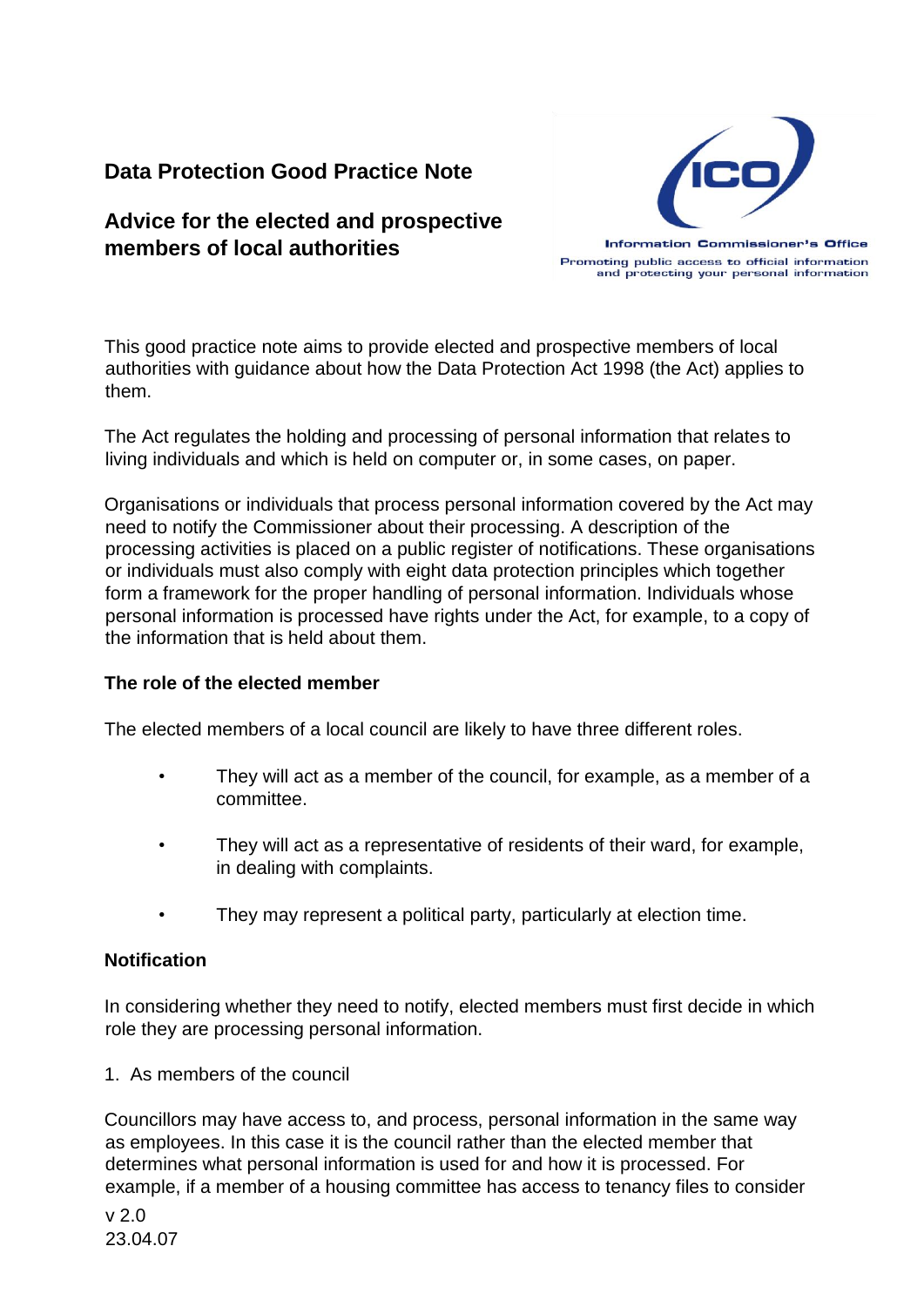whether the local authority should proceed with an eviction, or when a member of a licensing committee has access to an application for a taxi licence, they are carrying out the local authority's functions. In this case the elected member does not need to notify in their own right.

## 2. As a representative of the residents of their ward

When elected members represent residents of their ward, they are likely to have to notify in their own right, for example, if they use personal information to timetable surgery appointments or take forward complaints made by local residents.

3. As a representative of a political party

When acting on behalf of a political party, for instance as an office holder, members are entitled to rely upon the notification made by the party.

When individuals campaign on behalf of political parties to be the elected members for a particular ward, they can rely on the parties' notification if the party determines how and why the personal information is processed for the purpose of their individual campaigns.

Individuals who are not part of any political party but campaign to be an independent elected member for a particular ward, need to have their own notification.

There is an exemption from notification where the only personal information which is processed takes the form of paper records.

A standard form for notification by elected members has been created to simplify the procedure.

# **Use of personal information**

When elected members consider using personal information for any particular purpose, they should take into account the context in which that information was collected to decide whether their use of the information will be fair and lawful.

- Personal information held by the local authority should not be used for political or representational purposes unless both the local authority and the individuals concerned agree. It would not be possible to use a list of the users of a particular local authority service, for electioneering purposes without their consent. An example would be using a local authority list of library users to canvass for reelection on the grounds that the member had previously opposed the closure of local libraries.
- When campaigning for election as the representative of a political party, candidates can use personal information, such as mailing lists, held by their parties. However, personal information they hold as elected members for casework should not be disclosed to the political party without the consent of the individual.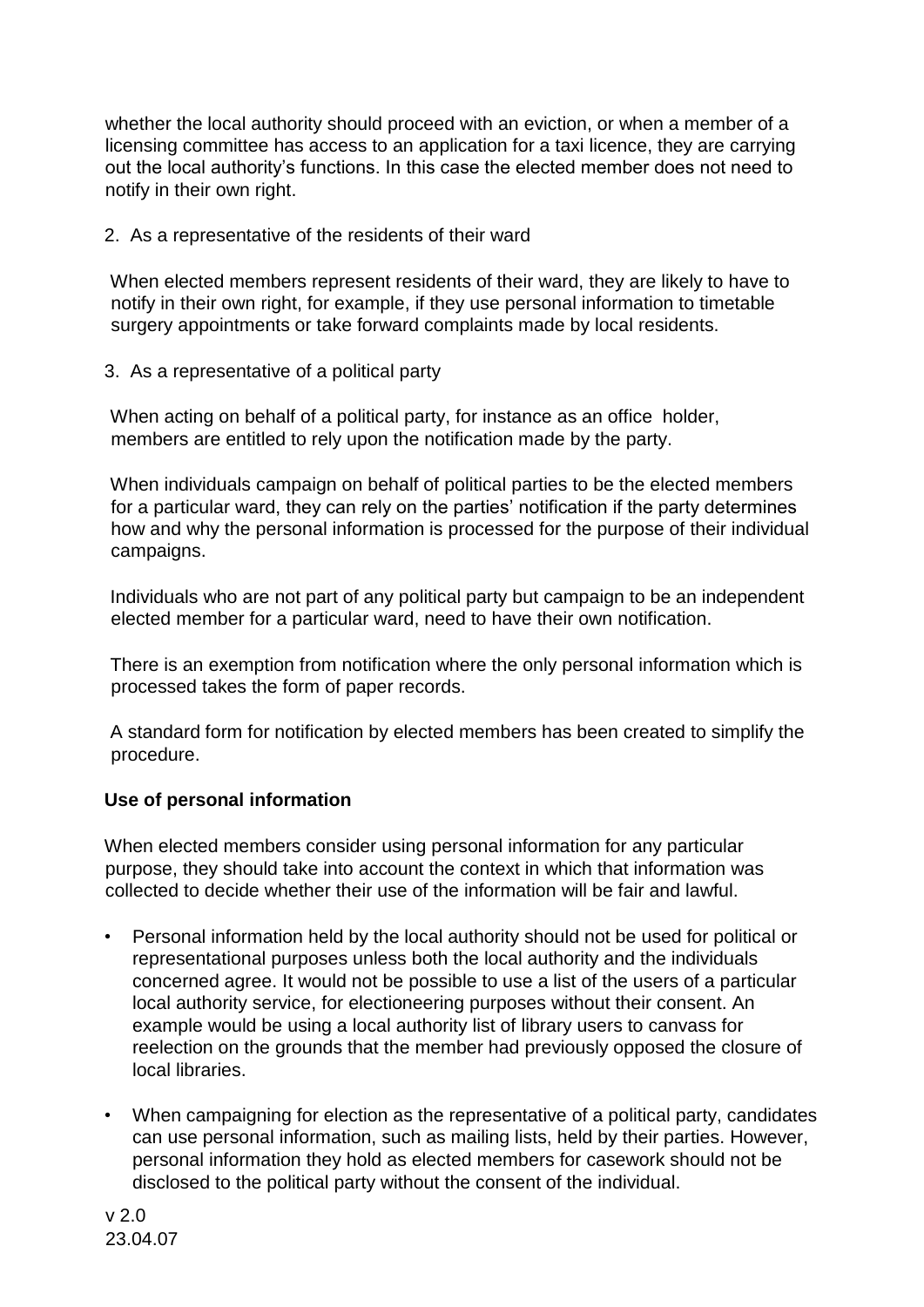- Candidates for election should also be aware of the requirements of the Privacy and Electronic Communication (EC Directive) Regulations 2003 that regulate unsolicited electronic marketing messages sent by telephone, fax, email or text. For more information on this, please see the guidance on our website (www.ico.gov.uk.)
- When campaigning for election to an office in a political party, members should only use personal information controlled by the party if its rules allow this. It would be wrong, for instance, to use personal information which the candidate might have in their capacity as the local membership secretary, unless the party itself had sanctioned this.

### **Multi-member wards**

In some types of local authorities councillors are elected under a multi-member system where more than one councillor represents a particular ward.

As a result, there may be situations where a councillor who represents a constituent may need to pass on that individual's personal information to another councillor in the same ward. The councillor will only be allowed to disclose to the other ward councillor the personal information that is necessary either:

- to address the constituent's concerns; or
- where the particular issue raises a matter which concerns other elected members in the same ward; **and**
- the constituent has been made aware that this is going to take place and why it is necessary. If a constituent objects to a use or disclosure of their information, their objections should normally be honoured.

The councillor should not pass on personal information which is not connected to the constituent's case.

### **Offences**

The Data Protection Act contains a number of criminal offences including:

- When someone is required to notify and does not do so. For example, a councillor who holds computerised records of constituents' details for casework purposes, would commit an offence if they had not notified this use of personal information.
- Making unauthorised disclosures of personal information. For example, an elected member who disclosed personal information held by the council to their party for electioneering purposes without the council's consent could commit an offence.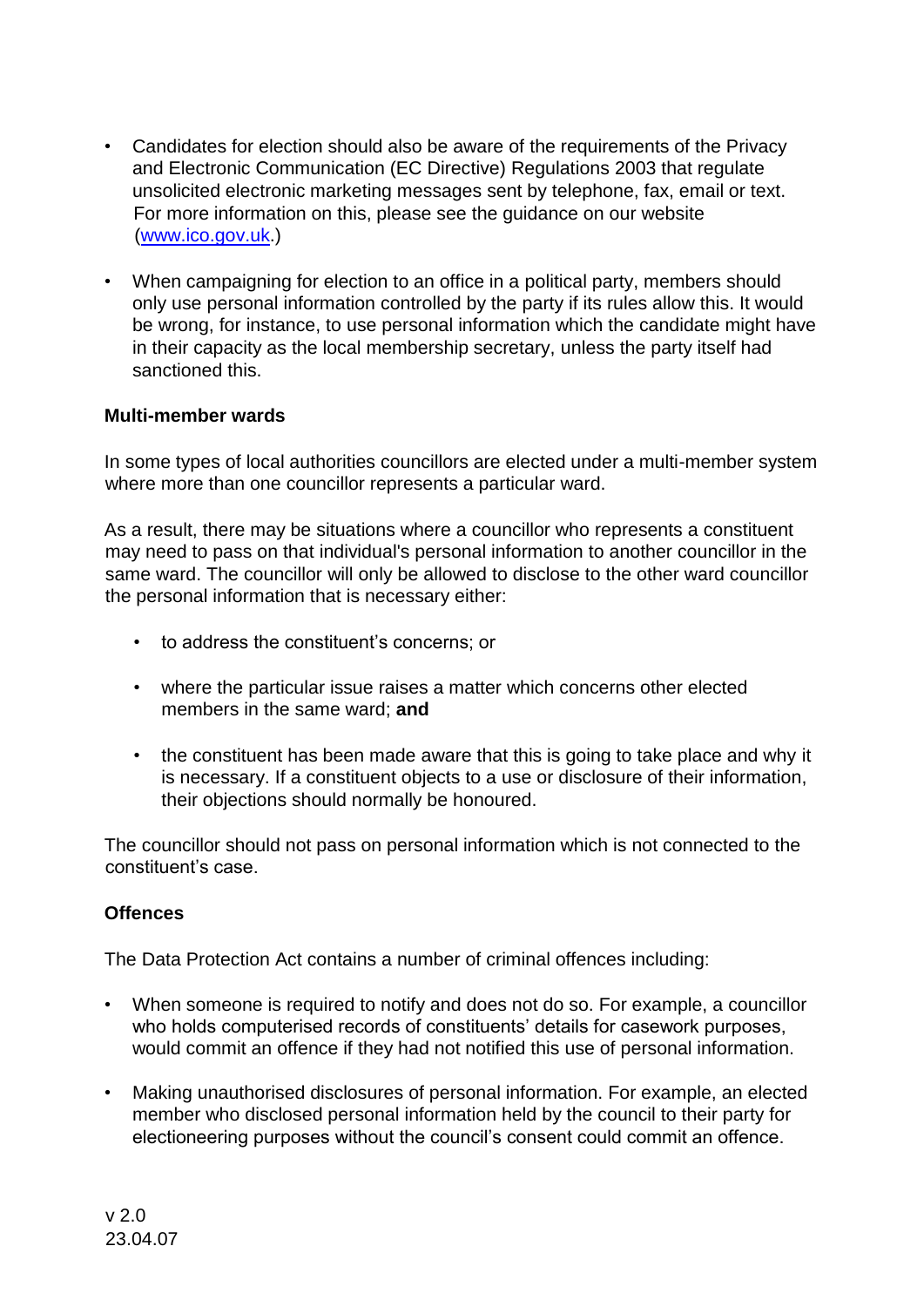• Procuring unauthorised disclosures of personal information. For example, an elected member who obtained a copy of personal information apparently for council purposes, but in reality for their own personal use (or the use of his or her party) is likely to have committed an offence

# **Security**

Councils and elected members should be aware that they need to arrange for appropriate security to protect personal information. They must take into account the nature of the information and the harm that can result. They should consider what technical measures and organisational measures, such as use of passwords, computer access privileges, procedures and staff training, are appropriate to keep the information safe.

# **Examples of good and bad practice**

| Example                                                                                                                                                                                                                                                                                                               | <b>■ Good Practice</b>                                                                                                                                                                                                                                                                                                                                                                                   | ■ Bad Practice                                                                                                                                                                                                                                                                                        |
|-----------------------------------------------------------------------------------------------------------------------------------------------------------------------------------------------------------------------------------------------------------------------------------------------------------------------|----------------------------------------------------------------------------------------------------------------------------------------------------------------------------------------------------------------------------------------------------------------------------------------------------------------------------------------------------------------------------------------------------------|-------------------------------------------------------------------------------------------------------------------------------------------------------------------------------------------------------------------------------------------------------------------------------------------------------|
| An elected member helps<br>a constituent with a<br>particular issue and<br>wishes to use the<br>constituent's personal<br>information to progress a<br>party political matter on<br>the same issue.                                                                                                                   | The elected member<br>seeks the consent of the<br>constituent before using<br>their personal information.                                                                                                                                                                                                                                                                                                | The elected member uses<br>the constituent's personal<br>information without their<br>consent.                                                                                                                                                                                                        |
| A resident asks one of<br>their elected members in a<br>multi-member ward for<br>help about teenagers<br>acting in an intimidating<br>way in the area. The<br>elected member wishes to<br>share the constituent's<br>complaint with the other<br>members of the ward<br>because it is an issue of<br>general concern. | The elected member lets<br>the constituent know that<br>he wants to give the<br>details of their complaint to<br>the other ward councillors<br>and why he wants to do<br>that rather than giving a<br>general description of the<br>complaint to other ward<br>members.<br>If the constituent objects,<br>then his wishes are<br>respected and only the<br>general nature of the<br>complaint is shared. | The elected member does<br>not inform the constituent<br>that they intend to give the<br>details of their particular<br>complaint to the other ward<br>members and releases the<br>information. The resident<br>finds out and<br>is afraid of reprisals if the<br>information they have<br>leaks out. |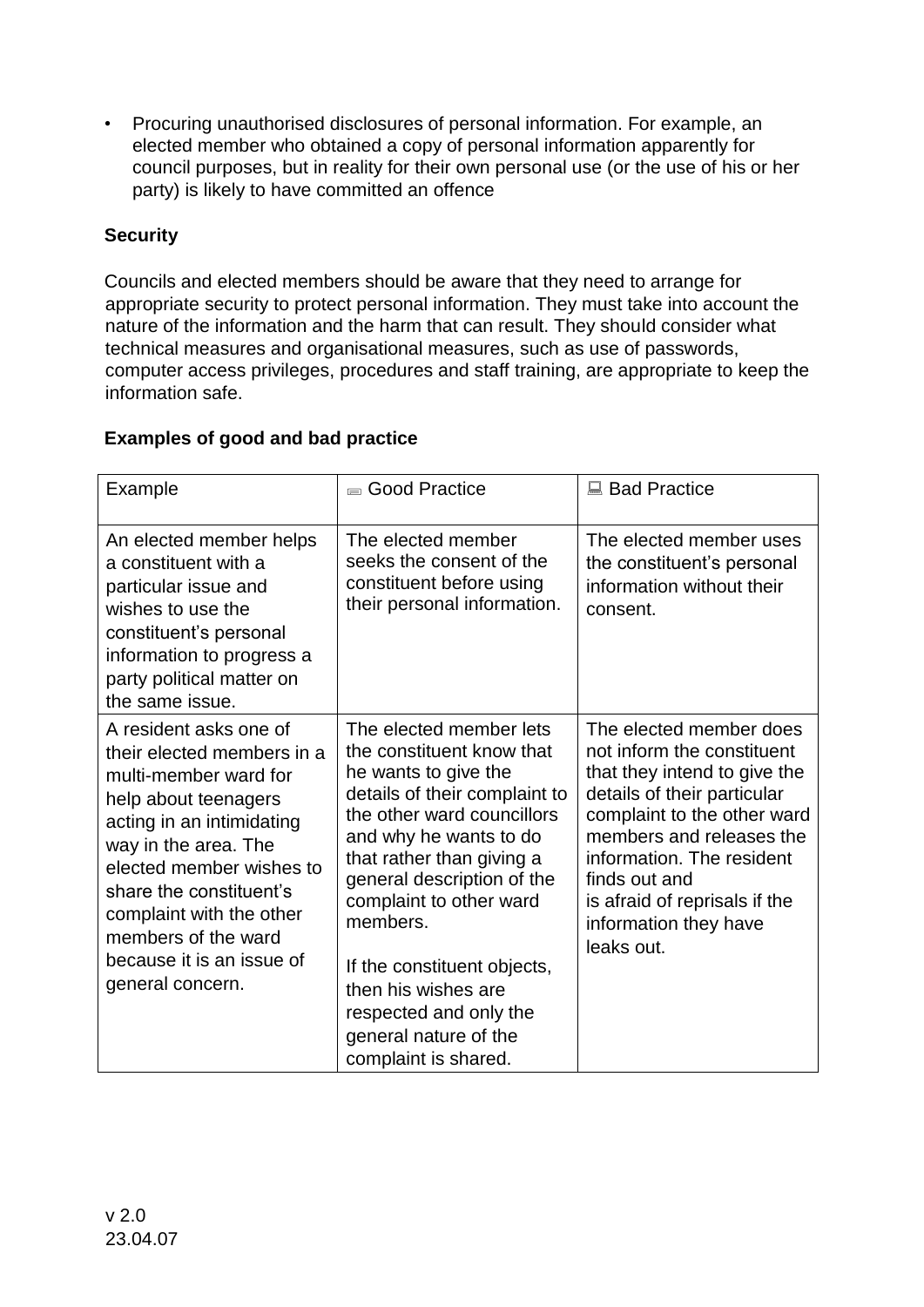| A resident asks one<br>elected member for help<br>with a noisy neighbour. | The member lets the<br>resident know he intends<br>to give their personal<br>information to another<br>ward member because<br>that particular councillor<br>has knowledge and<br>experience with this<br>subject. If the constituent<br>objects, he does not<br>disclose the information. | The elected member does<br>not tell the complainant<br>that he intends to give<br>their personal information<br>to another ward member<br>and goes ahead anyway.<br>The resident finds out and<br>makes a complaint. |
|---------------------------------------------------------------------------|-------------------------------------------------------------------------------------------------------------------------------------------------------------------------------------------------------------------------------------------------------------------------------------------|----------------------------------------------------------------------------------------------------------------------------------------------------------------------------------------------------------------------|
|---------------------------------------------------------------------------|-------------------------------------------------------------------------------------------------------------------------------------------------------------------------------------------------------------------------------------------------------------------------------------------|----------------------------------------------------------------------------------------------------------------------------------------------------------------------------------------------------------------------|

### **More information:**

If you need any more information about this or any other aspect of data protection, please contact us.

## **Head Office**

Phone: 0303 123 1113 or 01625 545745

Notification helpline: 01625 545 740

E-mail: please use the online enquiry form on our website

Website: www.ico.gov.uk

# **Regional Offices**

# **Scotland**

Phone: 0131 244 9001

E-mail: scotland@ico.gsi.gov.uk

### **Wales**

Phone: 029 2067 8400

Fax: 029 2067 8399

v 2.0 23.04.07